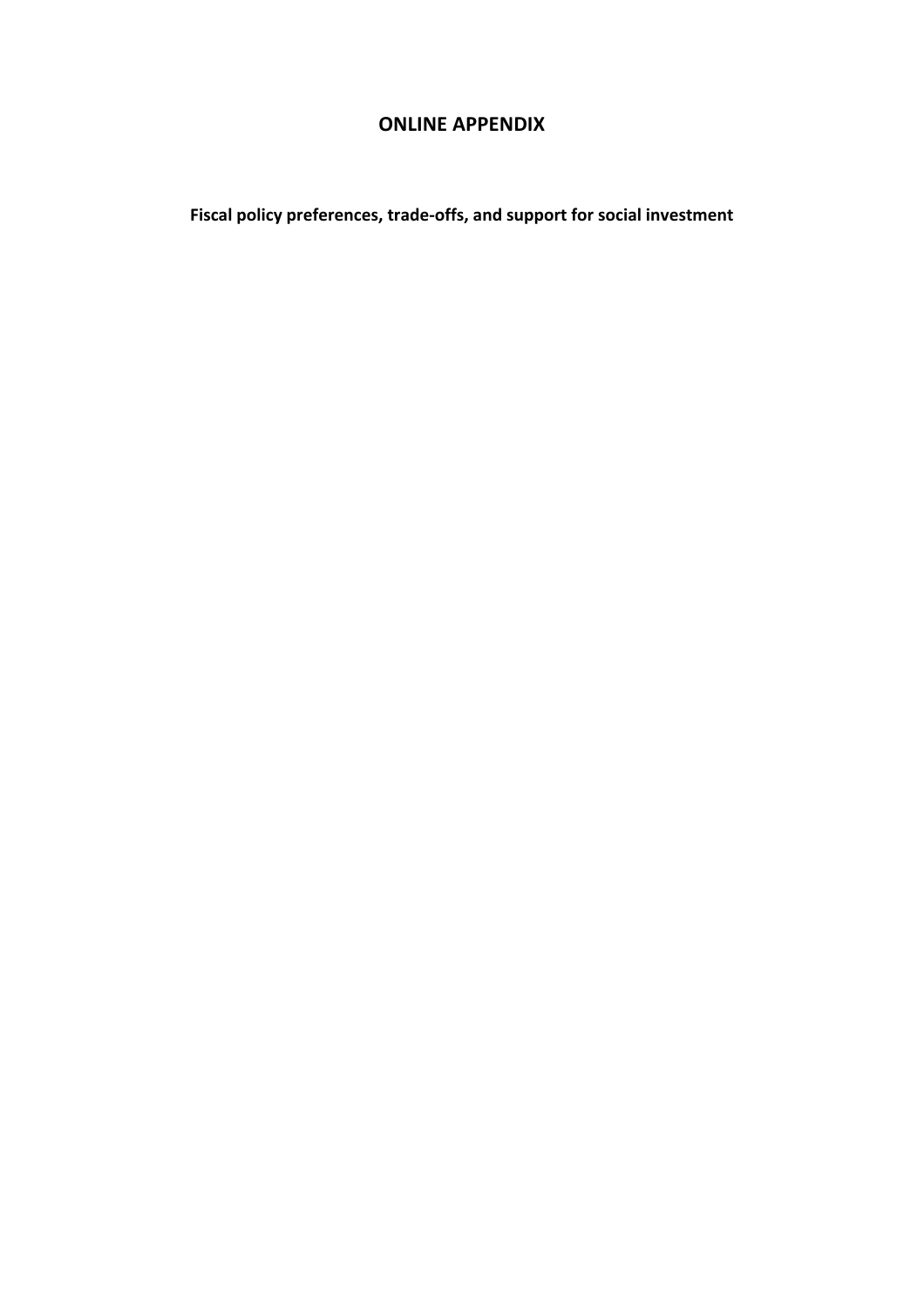

**Appendix A: Distribution of different types of government spending by country**



Source: OECD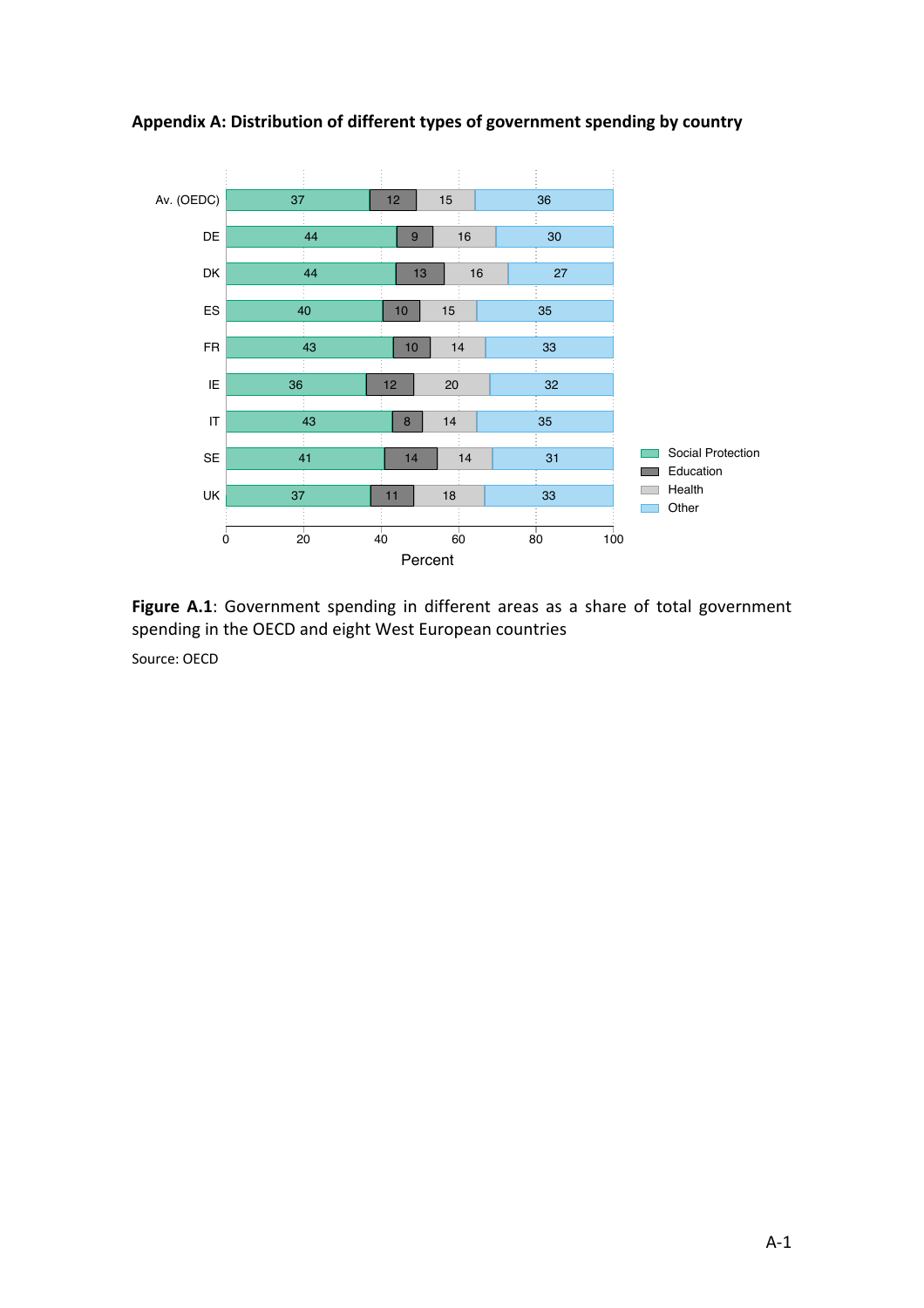|                            | Mean  | Std.<br>Deviation | <b>Minimum</b> | Maximum | <b>Observations</b> |
|----------------------------|-------|-------------------|----------------|---------|---------------------|
| Fiscal type                | 2.64  | 1.02              | 1              | 5       | 8213                |
| Education vs. unemployment | 0.21  | 0.41              | 0              | 1       | 2261                |
| Education vs. pensions     | 0.09  | 0.28              | 0              | 1       | 2164                |
| Families vs. unemployment  | 0.18  | 0.39              | 0              | 1       | 2226                |
| Families vs. pensions      | 0.10  | 0.29              | 0              | 1       | 2204                |
| <b>Education level</b>     | 3.38  | 1.53              | 1              | 5       | 8856                |
| Household income           | 2.63  | 1.36              | 1              | 5       | 7982                |
| Retired                    | 0.31  | 0.46              | 0              | 1       | 8905                |
| Unemployed                 | 0.05  | 0.22              | 0              | 1       | 8894                |
| Student                    | 0.04  | 0.19              | 0              | 1       | 8894                |
| Age                        | 54.31 | 16.72             | 18             | 96      | 8881                |
| Female                     | 0.54  | 0.50              | 0              | 1       | 8904                |
| Small children             | 0.14  | 0.35              | 0              | 1       | 8872                |
| Union member               | 0.26  | 0.44              | $\Omega$       | 1       | 8867                |
| Left-right position        | 4.82  | 2.33              | 0              | 10      | 8152                |
| Government performance     | 2.51  | 1.19              | 1              | 5       | 8736                |
| $\boldsymbol{N}$           | 8905  |                   |                |         |                     |

**Table A.1**: Summary statistics of dependent and independent variables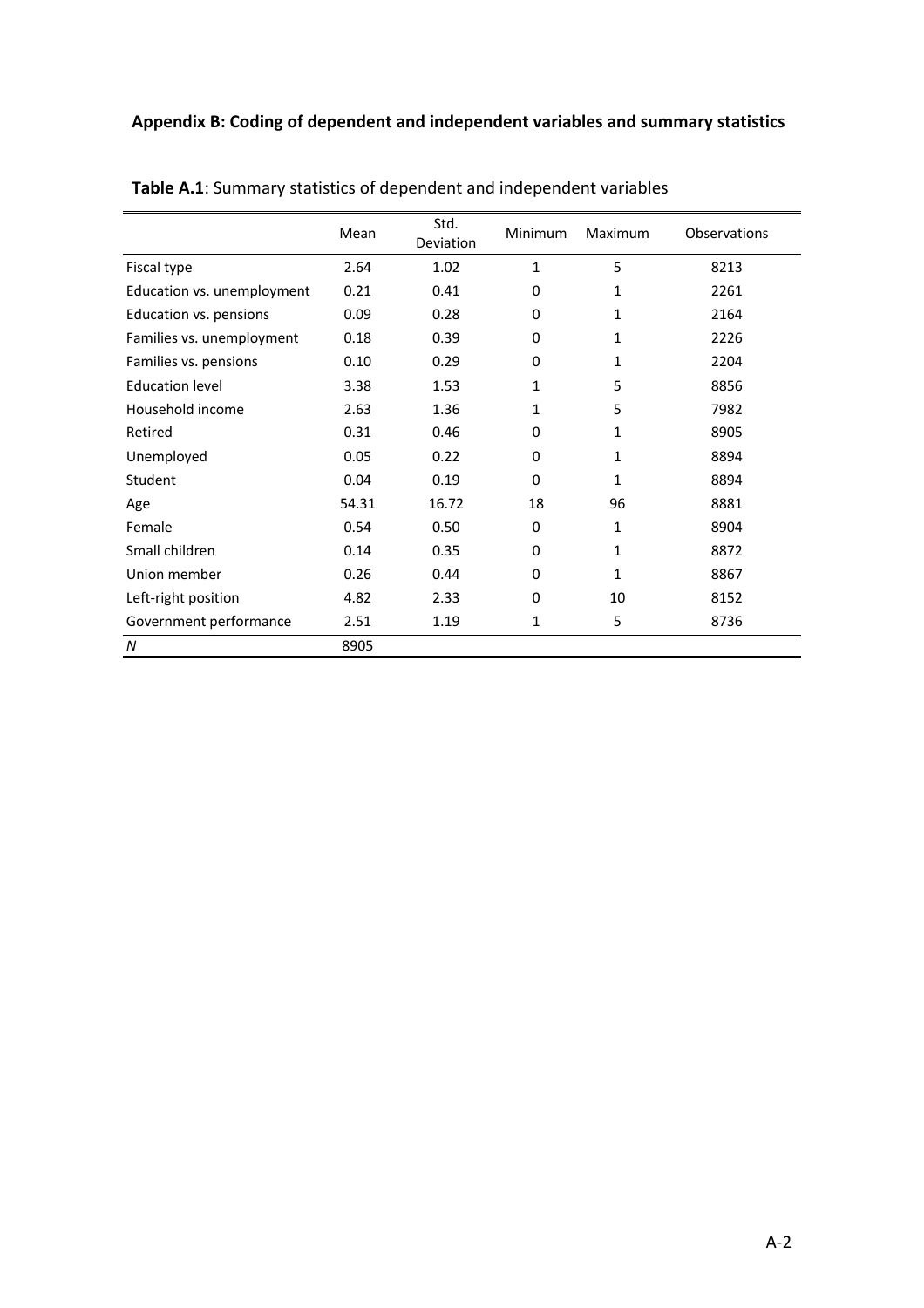### **Appendix C: Balance of respondents according to their socio-economic profile across**

#### **treatment groups**

|                          | Education vs.<br>unemployment |             | Education vs.<br>pensions |       | Families vs.<br>unemployment |       | Families vs.<br>pensions |       |
|--------------------------|-------------------------------|-------------|---------------------------|-------|------------------------------|-------|--------------------------|-------|
|                          | Mean SD                       |             | Mean                      | SD    | Mean                         | SD    | Mean                     | SD.   |
| Fiscal type              | 2.64                          | 1.03        | 2.65                      | 0.98  | 2.65                         | 1.03  | 2.62                     | 1.02  |
| <b>Education level</b>   | 3.37                          | 1.54        | 3.36                      | 1.53  | 3.39                         | 1.54  | 3.37                     | 1.52  |
| Household<br>income      | 2.60                          | 1.36        | 2.63                      | 1.35  | 2.63                         | 1.36  | 2.64                     | 1.37  |
| Retired                  | 0.30                          | 0.46        | 0.32                      | 0.47  | 0.31                         | 0.46  | 0.30                     | 0.46  |
| Unemployed               | 0.05                          | 0.23        | 0.05                      | 0.21  | 0.06                         | 0.23  | 0.04                     | 0.21  |
| Student                  | 0.04                          | 0.21        | 0.03                      | 0.18  | 0.03                         | 0.18  | 0.04                     | 0.19  |
| Age                      |                               | 54.00 16.53 | 54.83                     | 16.40 | 54.19                        | 16.96 | 54.11                    | 17.01 |
| Female                   | 0.55                          | 0.50        | 0.54                      | 0.50  | 0.54                         | 0.50  | 0.54                     | 0.50  |
| Small children           | 0.13                          | 0.34        | 0.13                      | 0.34  | 0.15                         | 0.36  | 0.14                     | 0.34  |
| Union member             | 0.27                          | 0.44        | 0.27                      | 0.44  | 0.26                         | 0.44  | 0.26                     | 0.44  |
| Left-right position 4.75 |                               | 2.35        | 4.85                      | 2.33  | 4.88                         | 2.30  | 4.82                     | 2.34  |
| Gov. perf.               | 2.54                          | 1.21        | 2.53                      | 1.19  | 2.51                         | 1.20  | 2.48                     | 1.17  |
| N                        | 2261                          |             | 2164                      |       | 2226                         |       | 2204                     |       |

**Table A.2**: Means and standard deviation for possible confounding variables across groups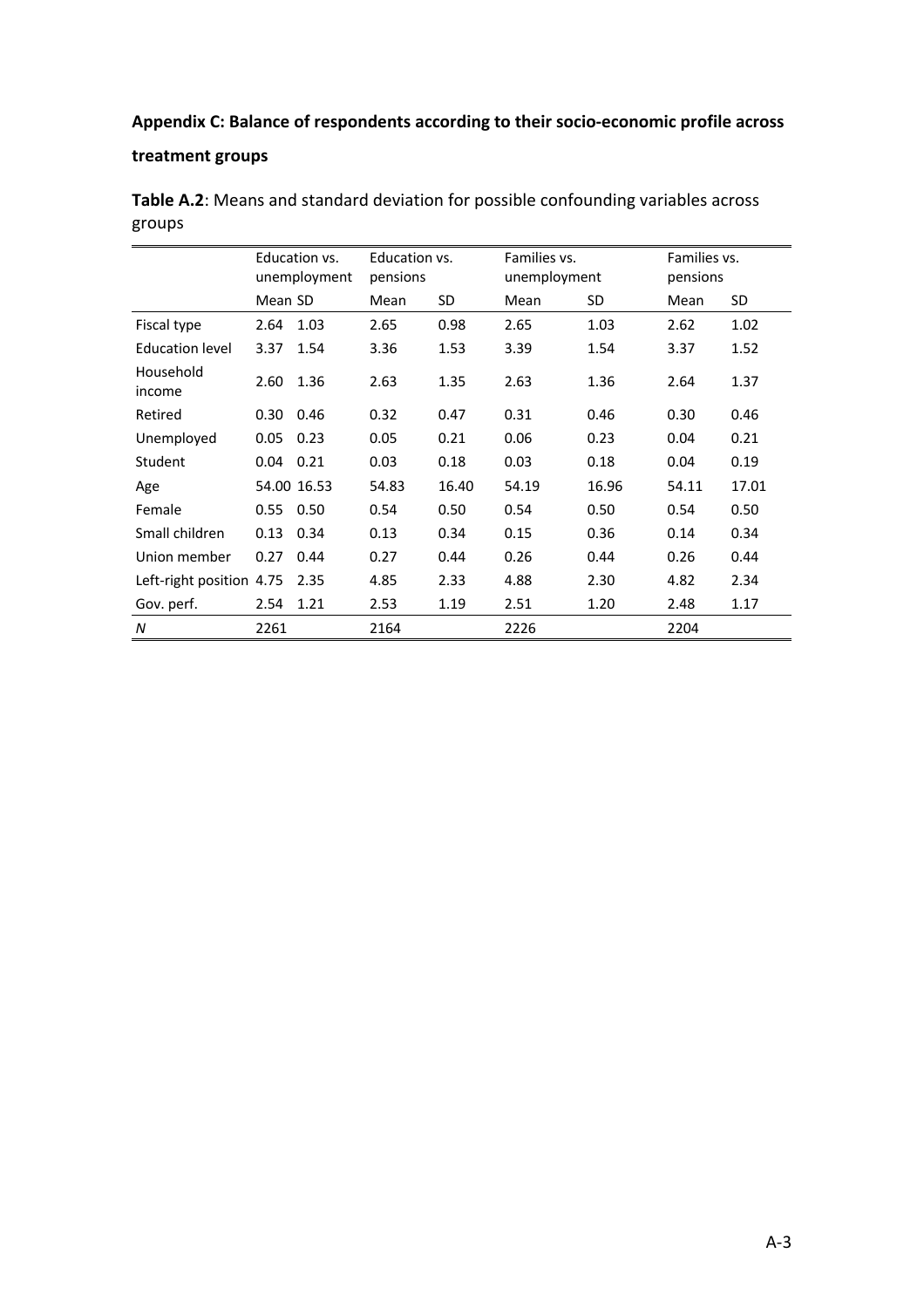



Graphs by country

**Figure A.2**: Distribution of different fiscal types by country



**Figure A.3**: Support for trade-offs across the four different scenarios by country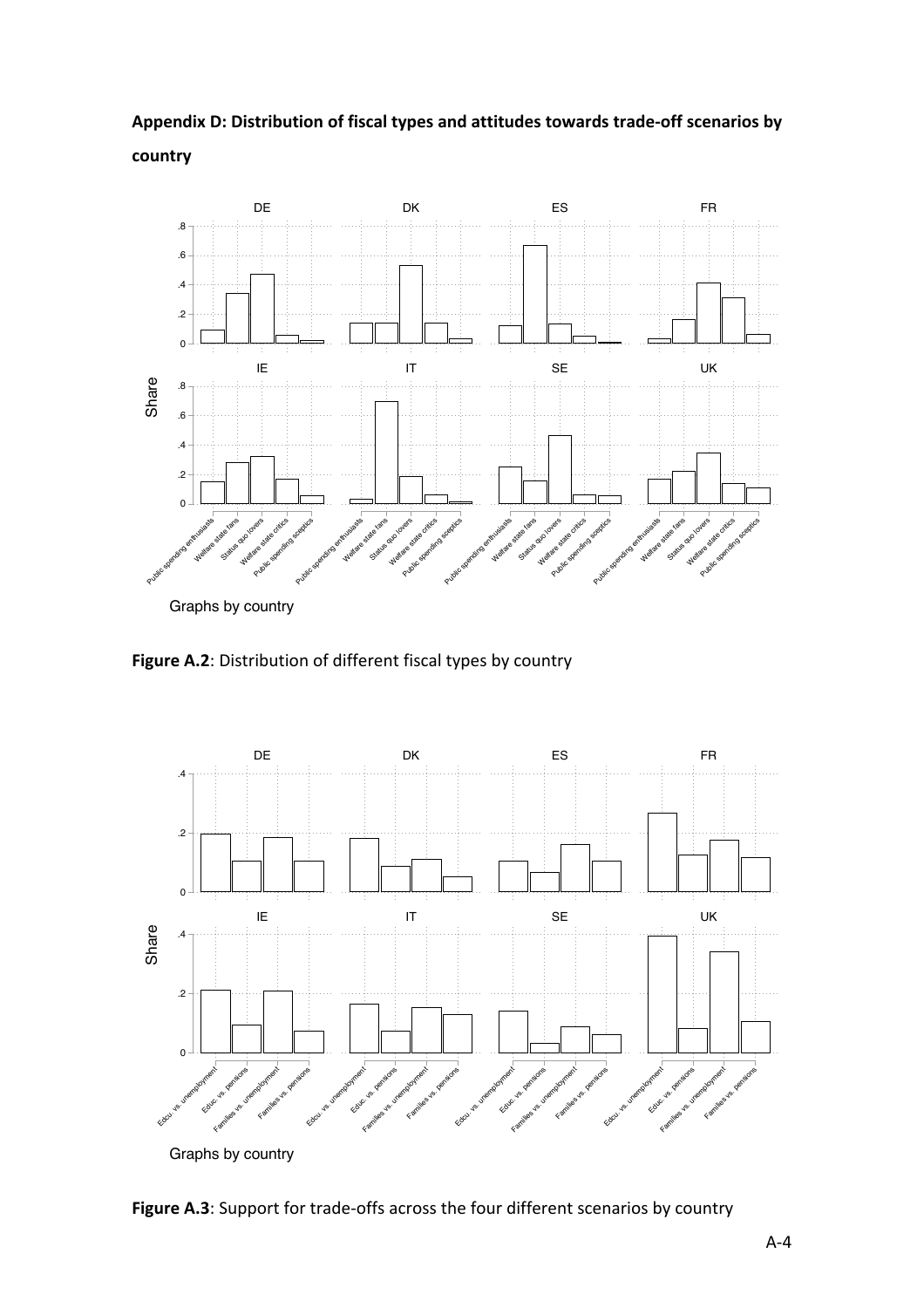#### **Appendix E: Additional analyses and robustness tests**

Complementing the analysis in the main text, we conducted additional analyses to test the robustness of our results. First, we used different model specifications to replicate Table 4. Particularly, we treated the dependent variable as linear and calculated OLS regression models (Table A.3). Alternatively, we treated the dependent variable as an ordered categorical variable and used ordered logit regression models (Table A.4). The main results reported in the main text do not change.

Second, in the regression models in the main text, we did not use survey weights because the independent variables control directly for differences in the dependent variable related to these characteristics (e.g. age, gender). Yet, as a robustness test, we also calculated all regression models including the survey weights. Our expectation was that the substantive results are unaffected by this but that the significance levels will decrease due to higher standard errors. This is exactly what Table A.5 and A.6 indicate: the significance levels decrease, but the effects still point in the same direction as those in Table 3 and 4, respectively.

Third, we calculated additional models to check whether the results depend on the operationalization and selection of the specific control variables included in the analysis. We operationalized some important control variables differently (e.g. education, income) and included additional variables (e.g. socio-economic class). The reported results remain the same.

Finally, we used a Jackknife resampling approach which systematically drops observations from one country from the analysis and re-estimates the regression models. The results are shown in Table A.7 and A.8, which suggest that our results are not exclusively driven by observations from one particular country.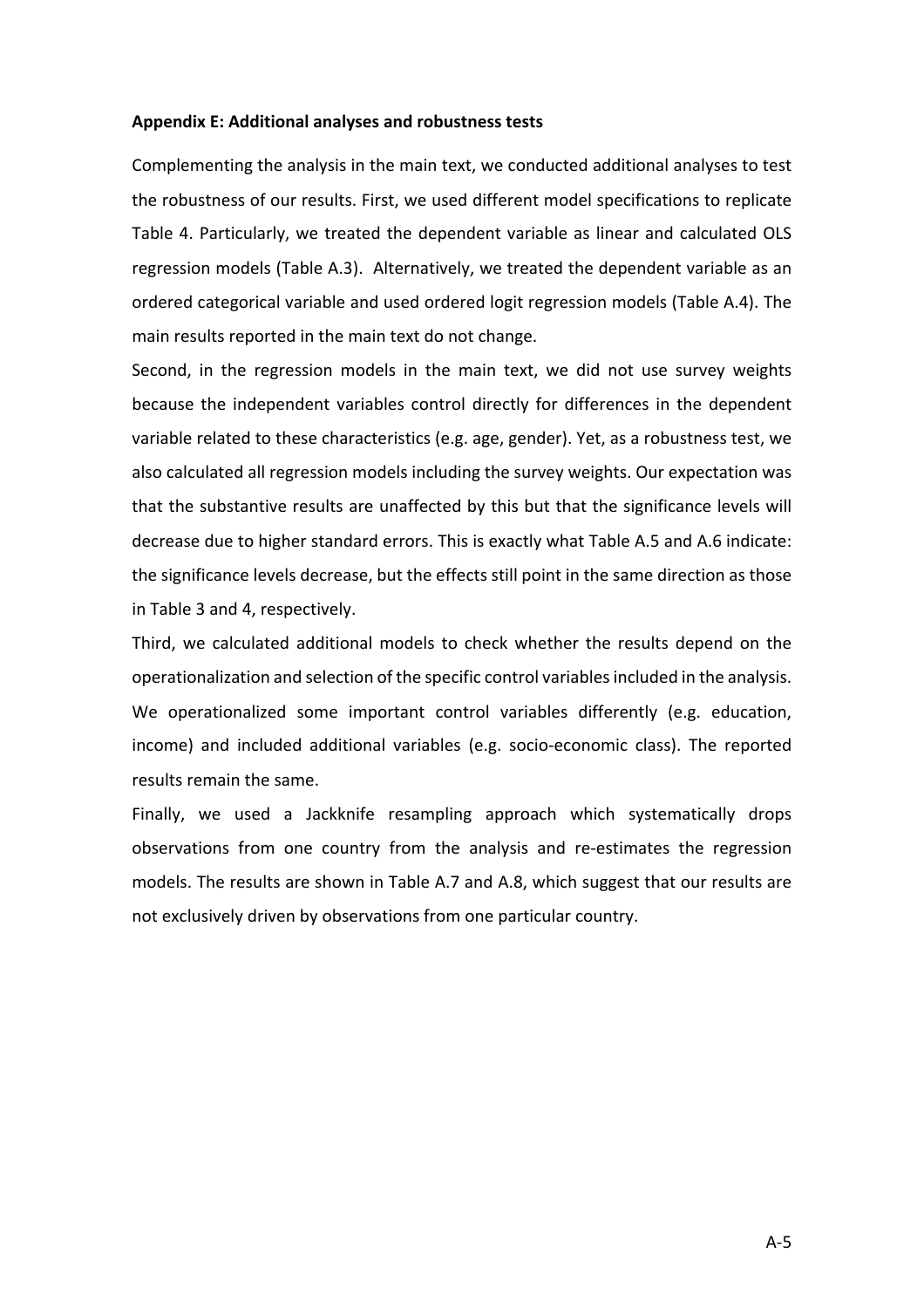| Dependent variables: Trade-off scenarios |             |             |              |              |             |             |                       |             |
|------------------------------------------|-------------|-------------|--------------|--------------|-------------|-------------|-----------------------|-------------|
|                                          | (1)         | (2)         | (3)          | (4)          | (5)         | (6)         | (7)                   | (8)         |
|                                          | Educ vs.    | Educ vs.    | Families vs. | Families vs. | Educ vs.    | Educ vs.    | Families vs. Families |             |
|                                          | unemploy    | pensions    | unemploy     | pensions     | unemploy    | pensions    | unemploy              | VS.         |
|                                          | ment        |             | ment         |              | ment        |             | ment                  | pensions    |
| Public spending<br>enthusiasts           | $0.462**$   | $0.166*$    | $0.339**$    | 0.0616       | $0.340**$   | $0.166*$    | $0.295**$             | $-0.0111$   |
|                                          | (3.87)      | (2.87)      | (4.18)       | (1.03)       | (3.88)      | (2.62)      | (4.17)                | $(-0.15)$   |
| Welfare state fans                       | 0.127       | $0.265**$   | 0.131        | 0.0690       | 0.0761      | $0.245**$   | 0.117                 | 0.0268      |
|                                          | (1.27)      | (5.34)      | (1.79)       | (1.54)       | (0.80)      | (4.87)      | (2.08)                | (0.81)      |
| Welfare state critics -0.432 ***         |             | 0.150       | $-0.489**$   | 0.0669       | $-0.465***$ | 0.156       | $-0.466**$            | 0.0221      |
|                                          | $(-6.54)$   | (1.34)      | $(-3.94)$    | (1.33)       | $(-7.83)$   | (1.26)      | $(-3.56)$             | (0.53)      |
| Public spending<br>sceptics              | $-0.264$    | $-0.00621$  | $-0.270$     | 0.0912       | $-0.333$    | $-0.0175$   | $-0.246$              | 0.139       |
|                                          | $(-1.68)$   | $(-0.12)$   | $(-0.87)$    | (1.26)       | $(-1.78)$   | $(-0.25)$   | $(-0.74)$             | (1.83)      |
| <b>Education level</b>                   | $-0.00428$  | $-0.0642**$ | $-0.0186$    | 0.0155       | 0.00233     | $-0.0631**$ | $-0.0204$             | 0.0103      |
|                                          | $(-0.15)$   | $(-4.32)$   | $(-1.35)$    | (1.28)       | (0.08)      | $(-3.79)$   | $(-1.04)$             | (0.88)      |
| Household income                         | $-0.00781$  | $-0.0208$   | 0.000968     | $-0.0661*$   | 0.00652     | $-0.0203$   | 0.0134                | $-0.0486$   |
|                                          | $(-0.32)$   | $(-1.28)$   | (0.03)       | $(-3.08)$    | (0.25)      | $(-1.19)$   | (0.35)                | $(-2.04)$   |
| $Retired = 1$                            | $-0.314$    | $-0.360**$  | $-0.178**$   | $-0.233*$    | $-0.284$    | $-0.374**$  | $-0.141*$             | $-0.198*$   |
|                                          | $(-2.25)$   | $(-5.02)$   | $(-4.85)$    | $(-3.29)$    | $(-1.85)$   | $(-5.17)$   | $(-3.47)$             | $(-2.57)$   |
| Unemployed = $1$                         | 0.210       | 0.0628      | $0.369*$     | $-0.0216$    | 0.168       | 0.0732      | 0.340                 | $-0.0174$   |
|                                          | (1.21)      | (1.04)      | (2.45)       | $(-0.44)$    | (0.94)      | (1.34)      | (2.08)                | $(-0.16)$   |
| Student = $1$                            | $-0.0529$   | 0.0132      | $-0.264$     | 0.183        | $-0.113$    | 0.0404      | $-0.189$              | 0.189       |
|                                          | $(-0.67)$   | (0.11)      | $(-1.74)$    | (1.23)       | $(-1.16)$   | (0.33)      | $(-1.51)$             | (1.23)      |
| Age                                      | $0.0214***$ | $0.0146**$  | $0.0127***$  | $0.0159***$  | $0.0213***$ | $0.0153***$ | $0.0131***$           | $0.0159***$ |
|                                          | (5.81)      | (5.40)      | (5.80)       | (13.61)      | (5.79)      | (5.88)      | (6.07)                | (12.27)     |
| Female = $1$                             | 0.000272    | 0.0278      | 0.0721       | 0.0982       | $-0.0486$   | 0.00721     | 0.0493                | 0.0730      |
|                                          | (0.00)      | (0.70)      | (1.67)       | (2.21)       | $(-0.64)$   | (0.17)      | (0.96)                | (1.54)      |
| Small children = $1$                     | 0.0677      | $-0.136*$   | $-0.145$     | $-0.104$     | 0.0458      | $-0.113$    | $-0.139$              | $-0.0674$   |
|                                          | (0.76)      | $(-2.57)$   | $(-2.36)$    | $(-1.09)$    | (0.52)      | $(-1.71)$   | $(-2.02)$             | $(-0.67)$   |
| Union member = $1$                       | $-0.0463$   | 0.0391      | 0.0990       | 0.0943       | $-0.0577$   | 0.0337      | 0.101                 | 0.0698      |
|                                          | $(-0.66)$   | (0.94)      | (1.28)       | (1.53)       | $(-0.74)$   | (0.91)      | (1.21)                | (1.54)      |
| Left-right position                      |             |             |              |              | $-0.0487**$ | 0.0122      | $-0.0347**$           | $-0.00103$  |
|                                          |             |             |              |              | $(-4.21)$   | (1.40)      | $(-3.88)$             | $(-0.09)$   |
| Government<br>performance                |             |             |              |              | $-0.126*$   | $-0.0779*$  | $-0.0750*$            | $-0.124***$ |
|                                          |             |             |              |              | $(-3.49)$   | $(-3.11)$   | $(-2.60)$             | $(-6.67)$   |
| Constant                                 | $2.440***$  | 3.385***    | 2.842 ***    | $3.052***$   | $3.057***$  | 3.523***    | $3.174***$            | 3.419***    |
|                                          | (12.26)     | (23.54)     | (12.54)      | (27.46)      | (13.91)     | (20.77)     | (13.75)               | (22.29)     |
| Observations                             | 1831        | 1806        | 1824         | 1806         | 1691        | 1678        | 1680                  | 1682        |
| $\mathbb{R}^2$                           | 0.158       | 0.076       | 0.130        | 0.067        | 0.185       | 0.086       | 0.146                 | 0.086       |
| Adjusted $R^2$                           | 0.149       | 0.066       | 0.120        | 0.056        | 0.175       | 0.074       | 0.135                 | 0.074       |
| AIC                                      | 5393.8      | 4860.1      | 5229.7       | 4941.3       | 4932.2      | 4506.7      | 4807.2                | 4541.1      |
| BIC                                      | 5432.4      | 4898.6      | 5268.2       | 4979.8       | 4970.2      | 4544.7      | 4845.2                | 4579.1      |

### **Table A.3**: Replicating Table 4 with OLS regression models

t statistics in parentheses

 $* p < 0.05$ ,  $** p < 0.01$ ,  $** p < 0.001$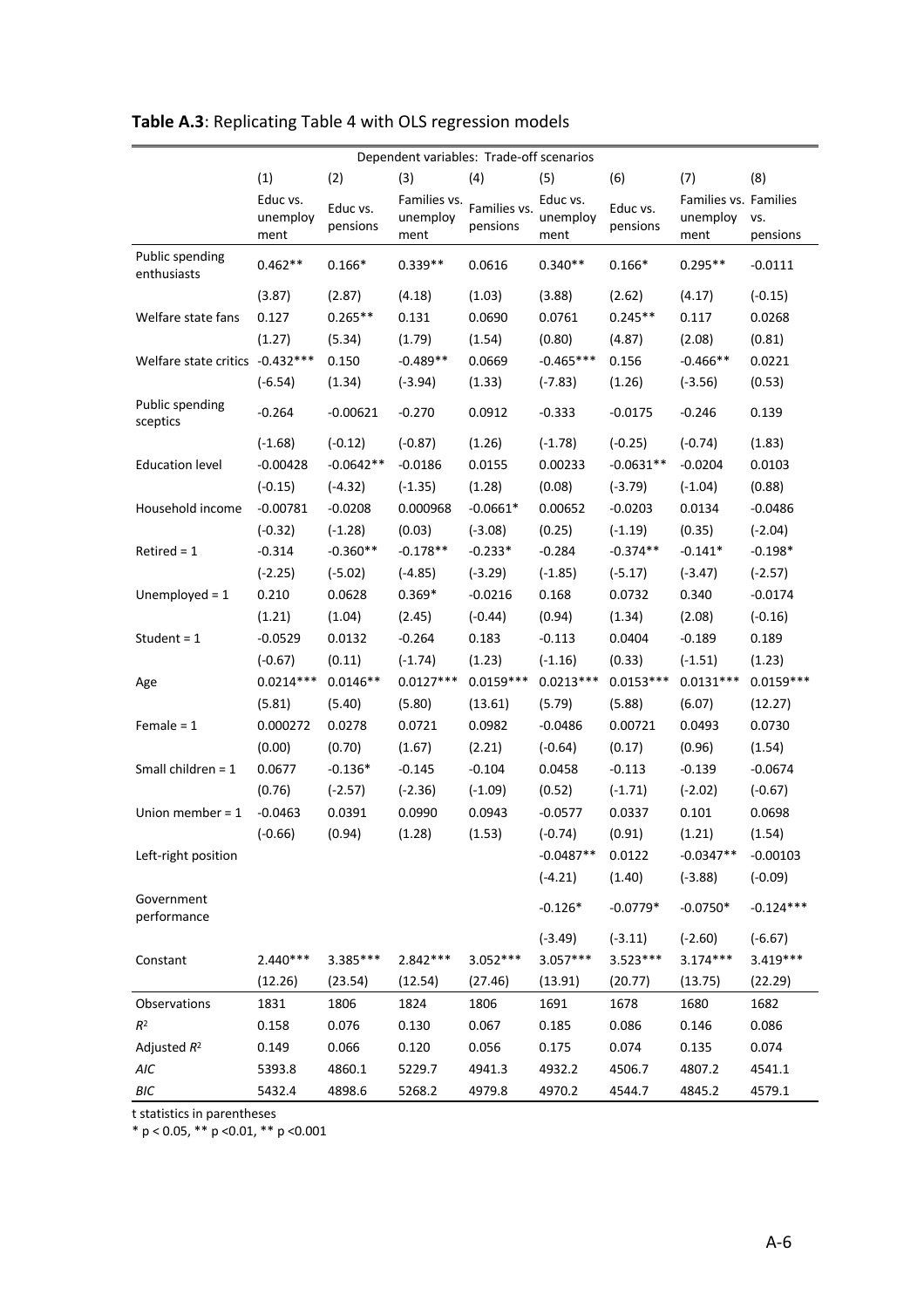| Dependent variables: Trade-off scenarios |                  |             |                  |              |                    |             |                       |             |
|------------------------------------------|------------------|-------------|------------------|--------------|--------------------|-------------|-----------------------|-------------|
|                                          | (1)              | (2)         | (3)              | (4)          | (5)                | (6)         | (7)                   | (8)         |
|                                          | Educ vs.         | Educ vs.    | Families vs.     | Families vs. | Educ vs.           | Educ vs.    | Families vs. Families |             |
|                                          | unemploy<br>ment | pensions    | unemploy<br>ment | pensions     | unemploy<br>ment   | pensions    | unemploy<br>ment      | VS.         |
|                                          |                  |             |                  |              |                    |             |                       | pensions    |
| Public spending<br>enthusiasts           | $0.813***$       | $0.302**$   | $0.607***$       | 0.195        | $0.591***$         | $0.297*$    | $0.482***$            | 0.0750      |
|                                          | (3.96)           | (2.63)      | (3.75)           | (1.42)       | (3.72)             | (2.43)      | (3.63)                | (0.45)      |
| Welfare state fans                       | 0.216            | $0.534***$  | $0.256*$         | $0.153*$     | 0.133              | $0.477***$  | $0.217*$              | 0.0751      |
|                                          | (1.31)           | (5.62)      | (2.00)           | (2.02)       | (0.85)             | (5.43)      | (2.32)                | (1.34)      |
| Welfare state critics -0.687***          |                  | 0.373       | $-0.841***$      | $0.242*$     | $-0.773***$        | 0.403       | $-0.830***$           | $0.171*$    |
|                                          | $(-6.74)$        | (1.81)      | $(-3.88)$        | (2.43)       | $(-8.45)$          | (1.82)      | $(-3.60)$             | (2.32)      |
| Public spending<br>sceptics              | $-0.413$         | $-0.00886$  | $-0.388$         | $0.279*$     | $-0.522$           | 0.00611     | $-0.381$              | $0.339*$    |
|                                          | $(-1.29)$        | $(-0.08)$   | $(-0.66)$        | (2.30)       | $(-1.35)$          | (0.05)      | $(-0.58)$             | (2.56)      |
| <b>Education level</b>                   | $-0.0146$        | $-0.106***$ | $-0.0356$        | 0.0113       | $-0.00641$         | $-0.0999*$  | $-0.0395$             | 0.00399     |
|                                          | $(-0.31)$        | $(-3.30)$   | $(-1.51)$        | (0.44)       | $(-0.13)$          | $(-2.56)$   | $(-1.16)$             | (0.16)      |
| Household income                         | $-0.00857$       | $-0.0490$   | $-0.0145$        | $-0.133**$   | 0.0148             | $-0.0448$   | 0.0120                | $-0.100*$   |
|                                          | $(-0.22)$        | $(-1.56)$   | $(-0.22)$        | $(-3.08)$    | (0.33)             | $(-1.25)$   | (0.17)                | $(-2.13)$   |
| $Retired = 1$                            | $-0.566*$        | $-0.723***$ | $-0.351***$      | $-0.408**$   | $-0.514*$          | $-0.734***$ | $-0.292***$           | $-0.343*$   |
|                                          | $(-2.52)$        | $(-4.90)$   | $(-5.11)$        | $(-2.87)$    | $(-2.02)$          | $(-4.82)$   | $(-3.52)$             | $(-2.30)$   |
| Unemployed=1                             | 0.472            | 0.224       | $0.627*$         | $-0.0505$    | 0.396              | 0.270       | 0.571                 | $-0.0603$   |
|                                          | (1.52)           | (1.26)      | (2.17)           | $(-1.14)$    | (1.31)             | (1.53)      | (1.85)                | $(-0.38)$   |
| Student=1                                | $-0.0778$        | 0.0749      | $-0.505*$        | 0.260        | $-0.168$           | 0.139       | $-0.411$              | 0.248       |
|                                          | $(-0.63)$        | (0.40)      | $(-1.97)$        | (0.91)       | $(-1.10)$          | (0.68)      | $(-1.90)$             | (0.83)      |
| Age                                      | $0.0374***$      | $0.0304***$ | $0.0230***$      | $0.0294***$  | $0.0383***$        | $0.0317***$ | $0.0242***$           | $0.0295***$ |
|                                          | (6.79)           | (6.07)      | (5.71)           | (12.13)      | (6.77)             | (6.51)      | (5.67)                | (10.55)     |
| Female=1                                 | $-0.0260$        | $-0.0104$   | 0.0888           | $0.177*$     | $-0.116$           | $-0.0512$   | 0.0474                | 0.124       |
|                                          | $(-0.22)$        | $(-0.12)$   | (1.06)           | (1.98)       | $(-0.96)$          | $(-0.58)$   | (0.47)                | (1.32)      |
| Small children=1                         | 0.158            | $-0.216$    | $-0.270*$        | $-0.223$     | 0.118              | $-0.169$    | $-0.269*$             | $-0.169$    |
|                                          | (0.92)           | $(-1.83)$   | $(-2.39)$        | $(-1.26)$    | (0.72)             | $(-1.24)$   | $(-2.17)$             | $(-0.89)$   |
| Union member = $1$                       | $-0.0677$        | 0.0789      | 0.225            | 0.158        | $-0.0912$          | 0.0696      | 0.223                 | 0.125       |
|                                          | $(-0.57)$        | (0.94)      | (1.57)           | (1.39)       | $(-0.70)$          | (0.88)      | (1.45)                | (1.38)      |
| Economic left-right<br>(right)           |                  |             |                  |              | $-0.0923***0.0183$ |             | $-0.0693***0.00511$   |             |
|                                          |                  |             |                  |              | $(-4.10)$          | (1.52)      | $(-4.69)$             | (0.20)      |
| Government<br>performance                |                  |             |                  |              | $-0.249***$        | $-0.177***$ | $-0.161***$           | $-0.278***$ |
|                                          |                  |             |                  |              | $(-4.12)$          | $(-3.57)$   | $(-3.42)$             | $(-6.89)$   |
| Observations                             | 1831             | 1806        | 1824             | 1806         | 1691               | 1678        | 1680                  | 1682        |
| Pseudo R <sup>2</sup>                    | 0.057            | 0.031       | 0.046            | 0.028        | 0.070              | 0.035       | 0.054                 | 0.038       |
| AIC                                      | 5056.1           | 4381.5      | 5003.5           | 4574.2       | 4615.3             | 4072.2      | 4602.0                | 4208.0      |
| BIC                                      | 5094.7           | 4420.0      | 5042.1           | 4612.7       | 4653.3             | 4110.2      | 4639.9                | 4245.9      |

## **Table A.4**: Replicating Table 4 with ordered logistic regression models

t statistics in parentheses, cut points not shown

\* p < 0.05, \*\* p <0.01, \*\* p <0.001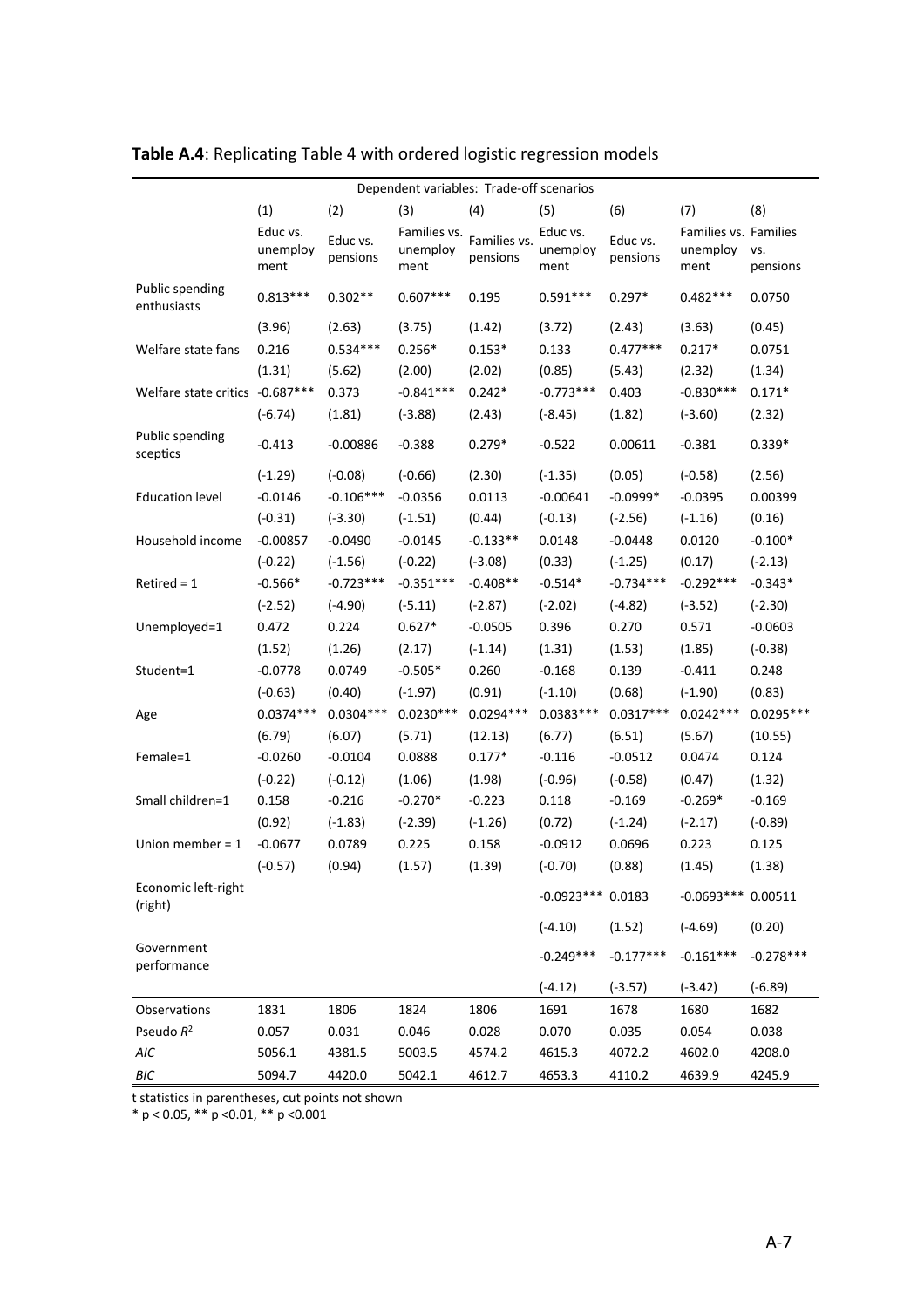|                           | Dependent variable: Fiscal type |                       |                             |                      |                             |                         |                             |                      |
|---------------------------|---------------------------------|-----------------------|-----------------------------|----------------------|-----------------------------|-------------------------|-----------------------------|----------------------|
|                           |                                 | (1)                   |                             |                      |                             | (2)                     |                             |                      |
|                           | Sending<br>enthusiast<br>s      | Welfare<br>state fans | Welfare<br>state<br>critics | Spending<br>sceptics | Spending<br>enthusiast<br>s | Welfare<br>state fans   | Welfare<br>state<br>critics | Spending<br>sceptics |
| Education<br>level        | 0.0481                          | $-0.0425$             | $-0.0986*$                  | $-0.115$             | 0.0276                      | $-0.0347$               | $-0.0835$                   | $-0.0718$            |
|                           | (0.92)                          | $(-1.17)$             | $(-2.07)$                   | $(-1.73)$            | (0.49)                      | $(-0.90)$               | $(-1.64)$                   | $(-1.03)$            |
| Household<br>inc.         | $-0.159**$                      | $-0.180***$           | 0.0836                      | 0.00435              | $-0.138*$                   | $-0.171***$             | 0.0844                      | $-0.0350$            |
|                           | $(-2.88)$                       | $(-4.24)$             | (1.59)                      | (0.06)               | $(-2.39)$                   | $(-3.80)$               | (1.46)                      | $(-0.49)$            |
| $Retired = 1$             | $-0.0284$                       | $-0.0729$             | 0.216                       | $0.628*$             | $-0.0129$                   | $-0.0307$               | 0.284                       | 0.572                |
|                           | $(-0.11)$                       | $(-0.44)$             | (0.98)                      | (2.00)               | $(-0.05)$                   | $(-0.18)$               | (1.20)                      | (1.73)               |
| Unempl. = $1$ 0.367       |                                 | $0.484*$              | $-0.242$                    | 0.412                | $-0.181$                    | 0.416                   | $-0.150$                    | 0.434                |
|                           | (0.92)                          | (2.01)                | $(-0.77)$                   | (0.97)               | $(-0.46)$                   | (1.52)                  | $(-0.45)$                   | (0.97)               |
| Student = $1$             | 0.187                           | $-0.298$              | $-0.0178$                   | $-1.431$             | 0.142                       | $-0.441$                | 0.0544                      | $-1.399$             |
|                           | (0.46)                          | $(-0.92)$             | $(-0.04)$                   | $(-1.94)$            | (0.34)                      | $(-1.30)$               | (0.13)                      | $(-1.89)$            |
| Age                       | 0.00513                         | $-0.00162$            | $-0.00316$                  | $0.0319***$          | 0.00703                     | $-0.00279$              | $-0.00411$                  | $0.0327**$<br>$\ast$ |
|                           | (0.67)                          | $(-0.34)$             | $(-0.47)$                   | $(-3.58)$            | (0.88)                      | $(-0.54)$               | $(-0.56)$                   | $(-3.64)$            |
| Female = $1$              | $-0.0779$                       | $0.370***$            | 0.0316                      | 0.0773               | $-0.0935$                   | $0.285**$               | 0.0267                      | 0.0767               |
|                           | $(-0.56)$                       | (3.70)                | (0.24)                      | (0.43)               | $(-0.64)$                   | (2.68)                  | (0.19)                      | (0.41)               |
| Small<br>children = $1$   | $-0.345$                        | $-0.145$              | $-0.0531$                   | $-0.540*$            | $-0.281$                    | $-0.115$                | $-0.0176$                   | $-0.626*$            |
|                           | $(-1.74)$                       | $(-0.97)$             | $(-0.29)$                   | $(-2.06)$            | $(-1.34)$                   | $(-0.72)$               | $(-0.09)$                   | $(-2.41)$            |
| Union<br>$member = 1$     | $0.410*$                        | $-0.0627$             | 0.0584                      | 0.132                | 0.326                       | $-0.128$                | 0.0176                      | 0.182                |
|                           | (2.52)                          | $(-0.49)$             | (0.31)                      | (0.57)               | (1.95)                      | $(-0.91)$               | (0.09)                      | (0.76)               |
| Left-right<br>position    |                                 |                       |                             |                      |                             | $-0.245***$ $-0.111***$ | $0.134***$                  | 0.0745               |
|                           |                                 |                       |                             |                      | $(-6.57)$                   | $(-4.60)$               | (4.03)                      | (1.59)               |
| Government<br>performance |                                 |                       |                             |                      | $-0.297***$                 |                         | $-0.277***$ $-0.286***$     | $-0.227*$            |
|                           |                                 |                       |                             |                      | $(-4.30)$                   | $(-5.45)$               | $(-4.47)$                   | $(-2.45)$            |
| Constant                  | $-1.453**$                      | 0.327                 | $-1.975***$ $-1.137*$       |                      | 0.458                       | $1.727***$              | $-1.836**$                  | $-0.825$             |
|                           | $(-2.84)$                       | (1.03)                | $(-4.10)$                   | $(-2.06)$            | (0.82)                      | (4.46)                  | $(-3.00)$                   | $(-1.20)$            |
| Observation<br>S          | 7366                            |                       |                             |                      | 6808                        |                         |                             |                      |

## **Table A.5**: Replicating Table 3 with survey weights

*t* statistics in parentheses

\* p < 0.05, \*\* p <0.01, \*\*\* p <0.001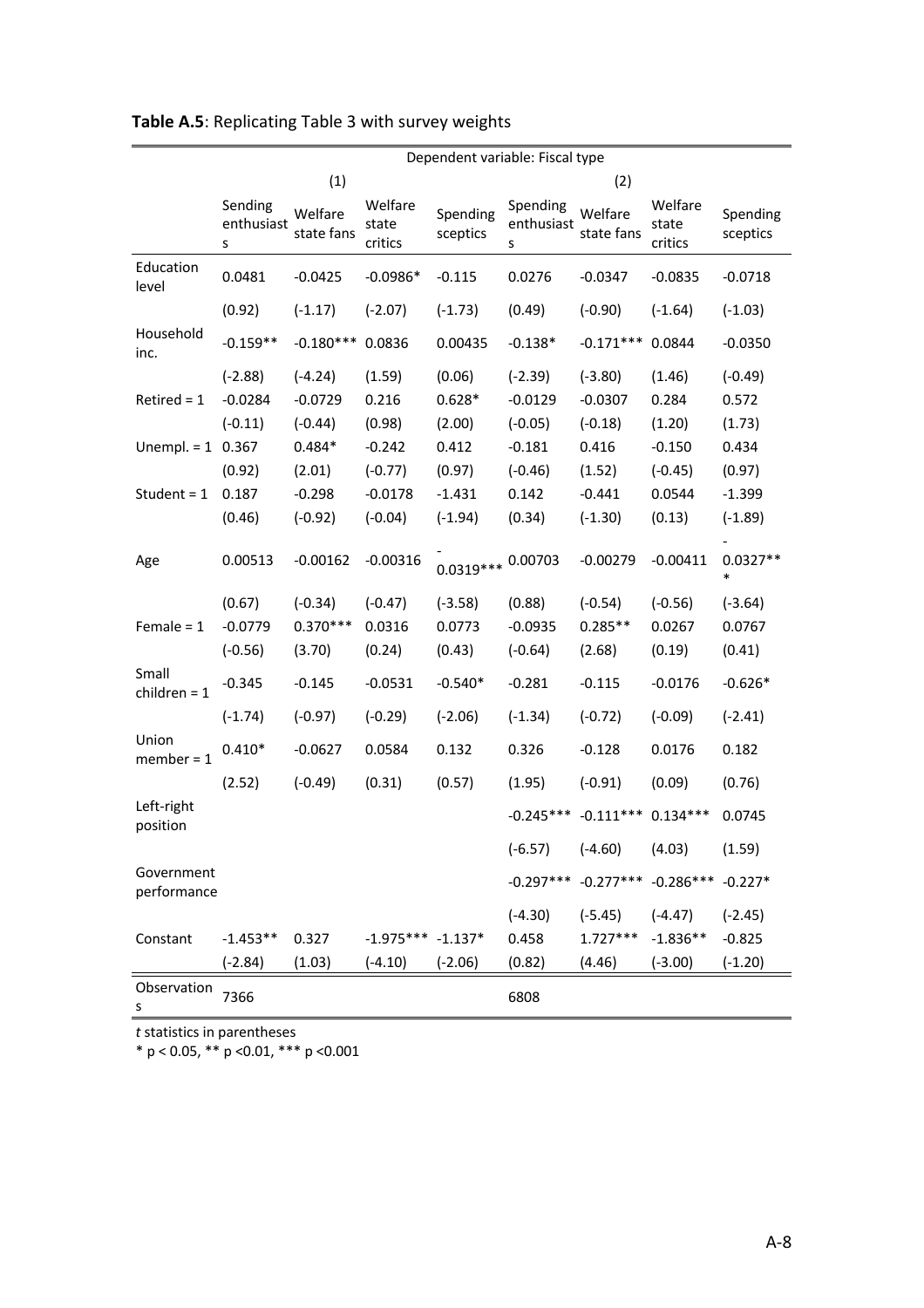| Dependent variables: Trade-off scenarios |                              |                      |                                  |                          |                              |                      |                                  |                          |
|------------------------------------------|------------------------------|----------------------|----------------------------------|--------------------------|------------------------------|----------------------|----------------------------------|--------------------------|
|                                          | (1)                          | (2)                  | (3)                              | (4)                      | (5)                          | (6)                  | (7)                              | (8)                      |
|                                          | Educ vs.<br>unemploy<br>ment | Educ vs.<br>pensions | Families vs.<br>unemploy<br>ment | Families vs.<br>pensions | Educ vs.<br>unemploy<br>ment | Educ vs.<br>pensions | Families vs.<br>unemploy<br>ment | Families vs.<br>pensions |
| Public spending<br>enthusiasts           | $-0.713$                     | 0.536                | $-0.529$                         | 0.659                    | $-1.230**$                   | 0.402                | $-0.549$                         | $1.205**$                |
|                                          | $(-1.84)$                    | (1.08)               | $(-1.43)$                        | (1.47)                   | $(-2.96)$                    | (0.80)               | $(-1.34)$                        | (2.81)                   |
| Welfare state<br>fans                    | $-0.164$                     | $-0.255$             | $-0.00330$                       | $-0.0539$                | $-0.0291$                    | $-0.423$             | 0.0800                           | 0.165                    |
|                                          | $(-0.63)$                    | $(-0.66)$            | $(-0.01)$                        | $(-0.15)$                | $(-0.11)$                    | $(-1.00)$            | (0.28)                           | (0.45)                   |
| Welfare state<br>critics                 | 0.517                        | $-0.137$             | 1.337***                         | 0.713                    | 0.516                        | $-0.148$             | 1.380***                         | $1.014*$                 |
|                                          | (1.85)                       | $(-0.36)$            | (4.87)                           | (1.79)                   | (1.72)                       | $(-0.37)$            | (4.87)                           | (2.38)                   |
| Public spending<br>sceptics              | 0.509                        | 0.182                | 0.758                            | 0.291                    | $0.819*$                     | 0.376                | 0.753                            | 0.354                    |
|                                          | (1.39)                       | (0.32)               | (1.84)                           | (0.57)                   | (2.26)                       | (0.66)               | (1.77)                           | (0.63)                   |
| <b>Education level</b>                   | 0.0403                       | 0.142                | $-0.0257$                        | 0.0538                   | $-0.0122$                    | 0.148                | $-0.0183$                        | 0.0647                   |
|                                          | (0.56)                       | (1.31)               | $(-0.33)$                        | (0.54)                   | $(-0.16)$                    | (1.18)               | $(-0.22)$                        | (0.63)                   |
| Household<br>income                      | 0.0574                       | 0.123                | 0.121                            | 0.0167                   | 0.0654                       | 0.158                | 0.0845                           | 0.0101                   |
|                                          | (0.73)                       | (0.93)               | (1.36)                           | (0.17)                   | (0.77)                       | (1.13)               | (0.90)                           | (0.10)                   |
| $Retired = 1$                            | $0.894**$                    | $1.122*$             | 0.548                            | $0.891*$                 | $1.041**$                    | 1.266*               | 0.367                            | 0.850                    |
|                                          | (2.65)                       | (2.28)               | (1.70)                           | (2.10)                   | (2.95)                       | (2.51)               | (1.07)                           | (1.91)                   |
| Unemployed = $1$ 0.589                   |                              | 0.527                | $-0.971*$                        | 0.517                    | 0.337                        | $-0.735$             | $-0.951$                         | 0.472                    |
|                                          | (1.29)                       | (0.66)               | $(-2.01)$                        | (0.94)                   | (0.73)                       | $(-1.08)$            | $(-1.88)$                        | (0.71)                   |
| Student = $1$                            | 0.421                        | $-0.426$             | $-0.0547$                        | 0.249                    | 0.699                        | $-0.331$             | $-0.102$                         | 0.173                    |
|                                          | (0.88)                       | $(-0.63)$            | $(-0.10)$                        | (0.43)                   | (1.48)                       | $(-0.47)$            | $(-0.19)$                        | (0.30)                   |
| Age                                      | $-0.0308$ ***                | $-0.0323*$           | $-0.0308$ ***                    | $-0.0300**$              | $-0.0298***$                 | $-0.0360*$           | $-0.0286**$                      | $-0.0308**$              |
|                                          | $(-3.49)$                    | $(-2.27)$            | $(-3.39)$                        | $(-2.66)$                | $(-3.50)$                    | $(-2.37)$            | $(-3.03)$                        | $(-2.66)$                |
| Female $= 1$                             | $-0.378$                     | $-0.829**$           | $-0.156$                         | $-0.302$                 | $-0.213$                     | $-0.718*$            | $-0.143$                         | $-0.126$                 |
|                                          | $(-1.90)$                    | $(-2.80)$            | $(-0.79)$                        | $(-1.18)$                | $(-1.01)$                    | $(-2.32)$            | $(-0.68)$                        | $(-0.48)$                |
| Small children =<br>1                    | 0.0751                       | 0.0857               | 0.276                            | 0.313                    | 0.183                        | $-0.106$             | 0.228                            | 0.0632                   |
|                                          | (0.28)                       | (0.26)               | (1.04)                           | (0.98)                   | (0.64)                       | $(-0.31)$            | (0.82)                           | (0.19)                   |
| Union member =<br>$\mathbf{1}$           | 0.221                        | $-0.637$             | 0.212                            | $-0.595$                 | 0.270                        | $-0.513$             | 0.165                            | $-0.411$                 |
|                                          | (0.89)                       | $(-1.74)$            | (0.86)                           | $(-1.49)$                | (1.02)                       | $(-1.38)$            | (0.62)                           | $(-1.05)$                |
| Left-right<br>position                   |                              |                      |                                  |                          | 0.0728                       | 0.0412               | 0.0375                           | 0.0441                   |
|                                          |                              |                      |                                  |                          | (1.41)                       | (0.73)               | (0.67)                           | (0.76)                   |
| Government<br>performance                |                              |                      |                                  |                          | 0.0615                       | 0.0684               | 0.0212                           | $0.323**$                |
|                                          |                              |                      |                                  |                          | (1.38)                       | (0.28)               | $(-0.21)$                        | (3.03)                   |
| Constant                                 | $-0.122$                     | $-1.234$             | $-0.286$                         | $-0.990$                 | $-0.682$                     | $-1.536$             | $-0.537$                         | $-2.362**$               |
|                                          | $(-0.21)$                    | $(-1.35)$            | $(-0.46)$                        | $(-1.38)$                | $(-0.99)$                    | $(-1.52)$            | $(-0.66)$                        | $(-2.62)$                |
| Observations                             | 1851                         | 1818                 | 1849                             | 1815                     | 1706                         | 1687                 | 1699                             | 1689                     |

# **Table A.6**: Replicating Table 4 with survey weights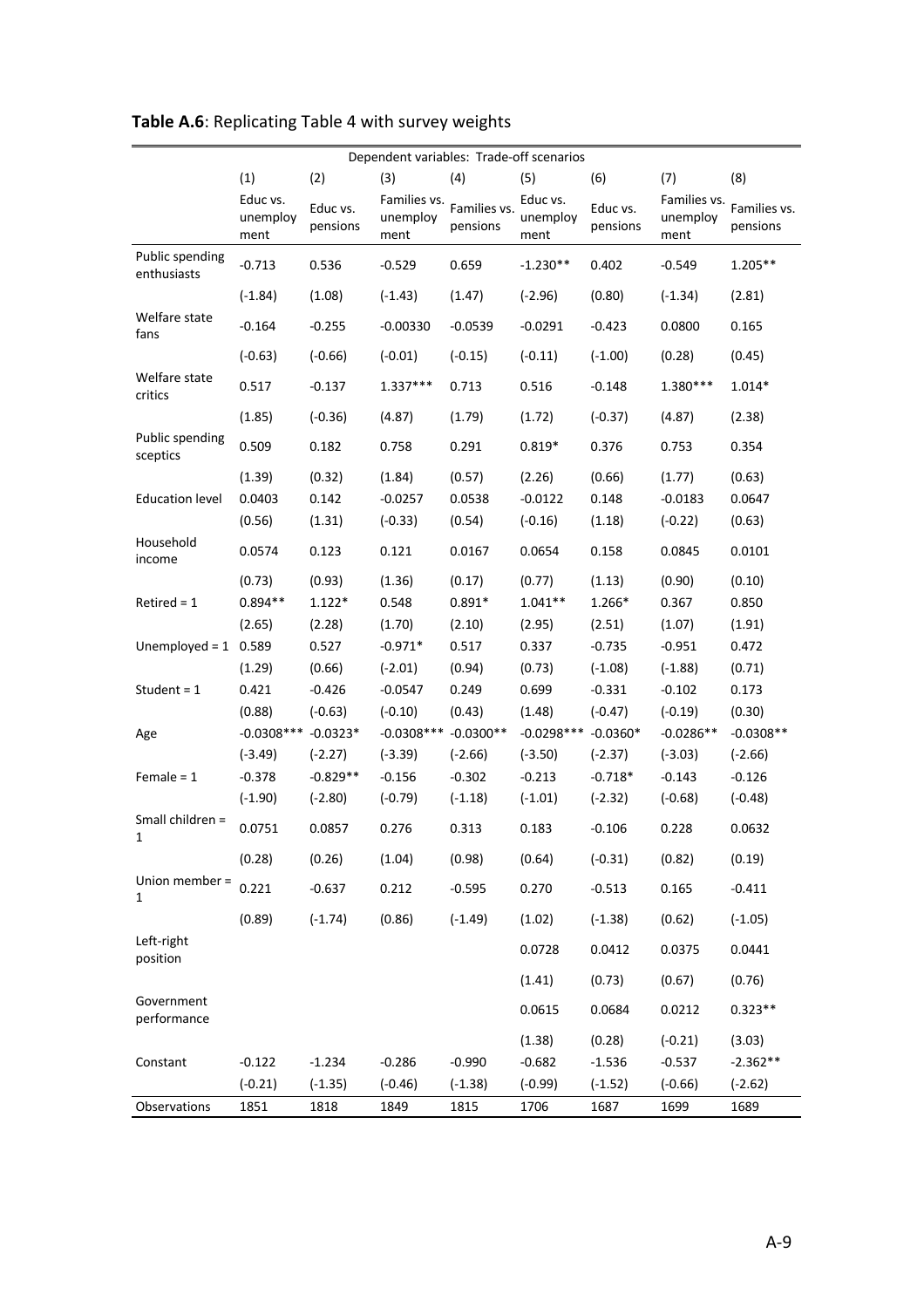|                           | Dependent variable: Fiscal type   |                        |                             |                                |                                   |                          |                             |                                |  |
|---------------------------|-----------------------------------|------------------------|-----------------------------|--------------------------------|-----------------------------------|--------------------------|-----------------------------|--------------------------------|--|
|                           | (1)                               |                        |                             |                                | (2)                               |                          |                             |                                |  |
|                           | Public<br>spending<br>enthusiasts | Welfares<br>state fans | Welfare<br>state<br>critics | Public<br>spending<br>sceptics | Public<br>spending<br>enthusiasts | Welfare<br>state<br>fans | Welfare<br>state<br>critics | Public<br>spending<br>sceptics |  |
| Education level 0.0562    |                                   | $-0.132*$              | $-0.0465$                   | $-0.00477$                     | 0.0665                            | $-0.116*$                | $-0.0153$                   | 0.0288                         |  |
|                           | (1.22)                            | $(-2.79)$              | $(-1.00)$                   | $(-0.11)$                      | (1.35)                            | $(-2.50)$                | $(-0.31)$                   | (0.75)                         |  |
| Household inc.            | $-0.163*$                         | $-0.189**$             | 0.0211                      | $-0.0867$                      | $-0.112$                          | $-0.152**0.0672$         |                             | $-0.0800$                      |  |
|                           | $(-2.39)$                         | $(-4.90)$              | (0.35)                      | $(-1.15)$                      | $(-1.58)$                         | $(-4.46)$                | (1.79)                      | $(-1.32)$                      |  |
| Retired=1                 | 0.0240                            | $-0.365$               | 0.0271                      | 0.246                          | 0.116                             | $-0.275$                 | 0.0770                      | 0.216                          |  |
|                           | (0.19)                            | $(-2.14)$              | (0.10)                      | (0.85)                         | (1.03)                            | $(-1.72)$                | (0.31)                      | (0.79)                         |  |
| Unemployed=1              | 0.0747                            | $0.617*$               | $-0.120$                    | $-0.0460$                      | $-0.191$                          | 0.546                    | $-0.108$                    | $-0.157$                       |  |
|                           | (0.34)                            | (2.45)                 | $(-0.55)$                   | $(-0.23)$                      | $(-0.65)$                         | (2.25)                   | $(-0.50)$                   | $(-0.60)$                      |  |
| Student=1                 | 0.350                             | $-0.455$               | $-0.272$                    | $-1.064$                       | 0.330                             | $-0.435$                 | $-0.123$                    | $-1.030$                       |  |
|                           | (0.97)                            | $(-1.67)$              | $(-0.89)$                   | $(-2.09)$                      | (0.86)                            | $(-1.46)$                | $(-0.40)$                   | $(-1.93)$                      |  |
| Age                       | 0.00245                           | $-0.00324$             | $-0.00390$                  | $-0.0227*$                     | 0.00332                           |                          | -0.00332 -0.00404           | $-0.0238*$                     |  |
|                           | (0.66)                            | $(-0.49)$              | $(-0.48)$                   | $(-2.40)$                      | (0.68)                            | $(-0.48)$                | $(-0.54)$                   | $(-2.55)$                      |  |
| Female=1                  | $-0.0353$                         | $0.274**$              | $-0.0499$                   | $0.190*$                       | $-0.0646$                         | 0.213                    | $-0.0769$                   | 0.165                          |  |
|                           | $(-0.44)$                         | (3.80)                 | $(-0.61)$                   | (2.38)                         | $(-0.78)$                         | (2.35)                   | $(-0.93)$                   | (1.73)                         |  |
| Small<br>children=1       | $-0.0654$                         | $-0.0323$              | 0.0913                      | $-0.130$                       | $-0.0562$                         | $-0.0478$                | 0.00205                     | $-0.172$                       |  |
|                           | $(-0.43)$                         | $(-0.39)$              | (0.91)                      | $(-1.00)$                      | $(-0.36)$                         | $(-0.54)$                | (0.02)                      | $(-1.27)$                      |  |
| Union memb.=1 0.503       |                                   | $-0.306$               | $-0.444$                    | $-0.223$                       | 0.461                             | $-0.311$                 | $-0.388$                    | $-0.159$                       |  |
|                           | (2.31)                            | $(-0.99)$              | $(-1.45)$                   | $(-1.00)$                      | (1.97)                            | $(-1.03)$                | $(-1.40)$                   | $(-0.65)$                      |  |
| Left-right<br>position    |                                   |                        |                             |                                | $-0.236***$                       |                          | $-0.111***$ 0.178***        | $0.108**$                      |  |
|                           |                                   |                        |                             |                                | $(-8.34)$                         | $(-4.85)$                | (6.18)                      | (3.71)                         |  |
| Government<br>performance |                                   |                        |                             |                                | $-0.418**$                        | $-0.332*$                | $-0.465*$                   | $-0.299*$                      |  |
|                           |                                   |                        |                             |                                | $(-4.94)$                         | $(-2.88)$                | $(-2.41)$                   | $(-2.77)$                      |  |
| Constant                  | $-1.109*$                         | 1.040                  | $-0.648$                    | $-0.603$                       | 0.830                             | 2.288*                   | $-0.661$                    | $-0.440$                       |  |
|                           | $(-3.24)$                         | (1.99)                 | $(-2.28)$                   | $(-1.43)$                      | (1.56)                            | (3.00)                   | $(-1.71)$                   | $(-1.07)$                      |  |
| Observations              | 7366                              |                        |                             |                                | 6808                              |                          |                             |                                |  |
| R <sub>2</sub>            | 0.0247                            |                        |                             |                                | 0.0664                            |                          |                             |                                |  |
| <b>AIC</b>                | 20177.8                           |                        |                             |                                | 17898.7                           |                          |                             |                                |  |
| <b>BIC</b>                | 20226.1                           |                        |                             |                                | 17946.5                           |                          |                             |                                |  |

**Table A.7**: Replicating Table 3 with a Jackknife resampling approach (by country)

*t* statistics in parentheses

\* p < 0.05, \*\* p <0.01, \*\*\* p <0.001